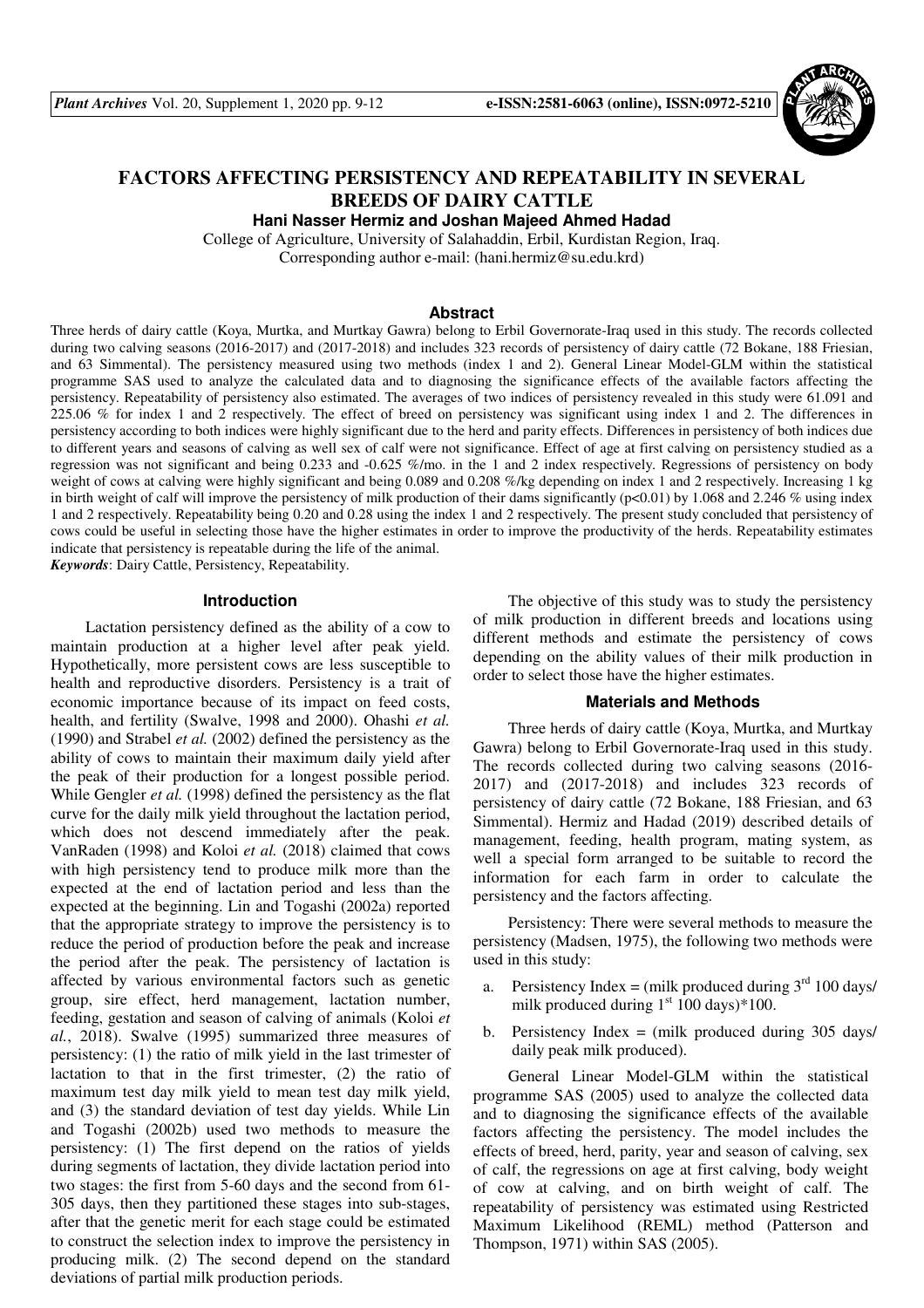## **Results and Discussion**

The averages of two indices of persistency revealed in this study were  $61.091 \pm 0.64$  and  $225.06 \pm 1.29$  % for index 1 and 2 respectively (Table 1). The mentioned values indicate that the cows included in this study have good persistency in their milk yield and this result confirmed earlier by VanRaden (1998) and Koloi *et al.* (2018) who claimed that cows with high persistency tend to produce milk more than the expected at the end of lactation period and less than the expected at the beginning. Lin and Togashi (2002a) reported that the appropriate strategy to improve the persistency is to reduce the period of production before the peak and increase the period after the peak.

|  |  |  | <b>Table 1 :</b> Least square means $\pm$ standard errors for the effects on persistency index (%) of cows. |
|--|--|--|-------------------------------------------------------------------------------------------------------------|
|  |  |  |                                                                                                             |

| <b>Factors</b>       |                | Means ± S.E.               |                         |  |  |
|----------------------|----------------|----------------------------|-------------------------|--|--|
|                      | N <sub>0</sub> | Persistency Index 1 $(\%)$ | Persistency Index 2 (%) |  |  |
| Overall mean         | 323            | $61.091 \pm 0.64$          | $225.06 \pm 1.29$       |  |  |
| Breed:               |                |                            |                         |  |  |
| <b>Bokane</b>        | 72             | $66.107 \pm 1.38$ a        | $230.30 \pm 2.92$ a     |  |  |
| Friesian             | 188            | 55.942 $\pm$ 1.55 b        | $218.26 \pm 3.28$ b     |  |  |
| Simmental            | 63             | $66.532 \pm 1.81$ a        | $233.26 \pm 3.83$ a     |  |  |
| Herd:                |                |                            |                         |  |  |
| Murtkay Gawra        | 89             | $57.935 \pm 1.90$ b        | $211.59 \pm 4.02$ c     |  |  |
| Murtka               | 194            | $63.283 \pm 1.59$ ab       | $228.07 \pm 3.36$ b     |  |  |
| Koya                 | 40             | $67.364 \pm 1.88$ a        | 242.16 $\pm$ 3.98 a     |  |  |
| Parity:              |                |                            |                         |  |  |
| $\mathbf{1}$         | 68             | 70.149 $\pm$ 2.45 a        | 242.96 $\pm$ 5.18 a     |  |  |
| $\overline{c}$       | 138            | $65.504 \pm 1.12$ b        | $232.54 \pm 2.37$ b     |  |  |
| $\overline{3}$       | 82             | 59.936 $\pm$ 1.64 c        | $221.58 \pm 3.47$ c     |  |  |
| $4 <$ and more       | 35             | $55.853 \pm 2.60$ c        | $212.03 \pm 5.49$ c     |  |  |
| Year of Calving:     |                |                            |                         |  |  |
| 2016-2017            | 164            | $64.475 \pm 1.18$ a        | $228.54 \pm 2.49$ a     |  |  |
| 2017-2018            | 159            | $61.246 \pm 1.17$ a        | $226.01 \pm 2.47$ a     |  |  |
| Season of Calving:   |                |                            |                         |  |  |
| Winter               | 137            | $63.371 \pm 1.11$ ab       | $229.18 \pm 2.35$ a     |  |  |
| <b>Spring</b>        | 73             | $64.714 \pm 1.33$ a        | $230.56 \pm 2.80$ a     |  |  |
| Summer               | 48             | $60.154 \pm 1.59$ b        | $222.89 \pm 3.37$ a     |  |  |
| Autumn               | 65             | $63.203 \pm 1.40$ ab       | $226.47 \pm 2.95$ a     |  |  |
| Sex of Calf:         |                |                            |                         |  |  |
| Male                 | 127            | $63.453 \pm 1.19$ a        | $227.35 \pm 2.52$ a     |  |  |
| Female               | 196            | $62.268 \pm 0.97$ a        | $227.20 \pm 2.05$ a     |  |  |
| Regression on:       |                |                            |                         |  |  |
| Age at First Calving | 323            | $0.233 \pm 0.44$           | $-0.625 \pm 0.42$       |  |  |
| Body Weight of Cow   | 323            | $0.089 \pm 0.02$           | $0.208 \pm 0.05$        |  |  |
| Birth Weight of Calf | 323            | $1.068 \pm 0.40$           | $2.246 \pm 0.48$        |  |  |

Means having different letters within each factor/column differ significantly (P<0.05) according to Scheffe's test.

| Table 2 : Mean squares and test of significance for factors affecting persistency index of cows. |  |
|--------------------------------------------------------------------------------------------------|--|
|                                                                                                  |  |

| <b>Factors</b>       | d.f.           | <b>Mean squares</b>        |                            |  |
|----------------------|----------------|----------------------------|----------------------------|--|
|                      |                | <b>Persistency Index 1</b> | <b>Persistency Index 2</b> |  |
| <b>Breed</b>         | $\overline{2}$ | $1218.93$ **               | 1874.62 *                  |  |
| Herd                 | $\overline{2}$ | $505.31$ **                | 5376.90**                  |  |
| Parity               | 3              | $422.51$ **                | 1866.90**                  |  |
| Year of Calving      |                | 381.04                     | 233.23                     |  |
| Season of Calving    | 3              | 192.60                     | 642.94                     |  |
| Sex of Calf          |                | 70.688                     | 1.073                      |  |
| Regression on :      |                |                            |                            |  |
| Age at First Calving |                | 29.02                      | 209.02                     |  |
| Body Weight of Cow   |                | 1396.34 **                 | 7635.18 **                 |  |
| Birth Weight of Calf |                | $751.18**$                 | 3323.89 **                 |  |
| Residual             | 307            | 106.38                     | 475.008                    |  |
| ** $P<0.01$          | $*$ P<0.05     |                            |                            |  |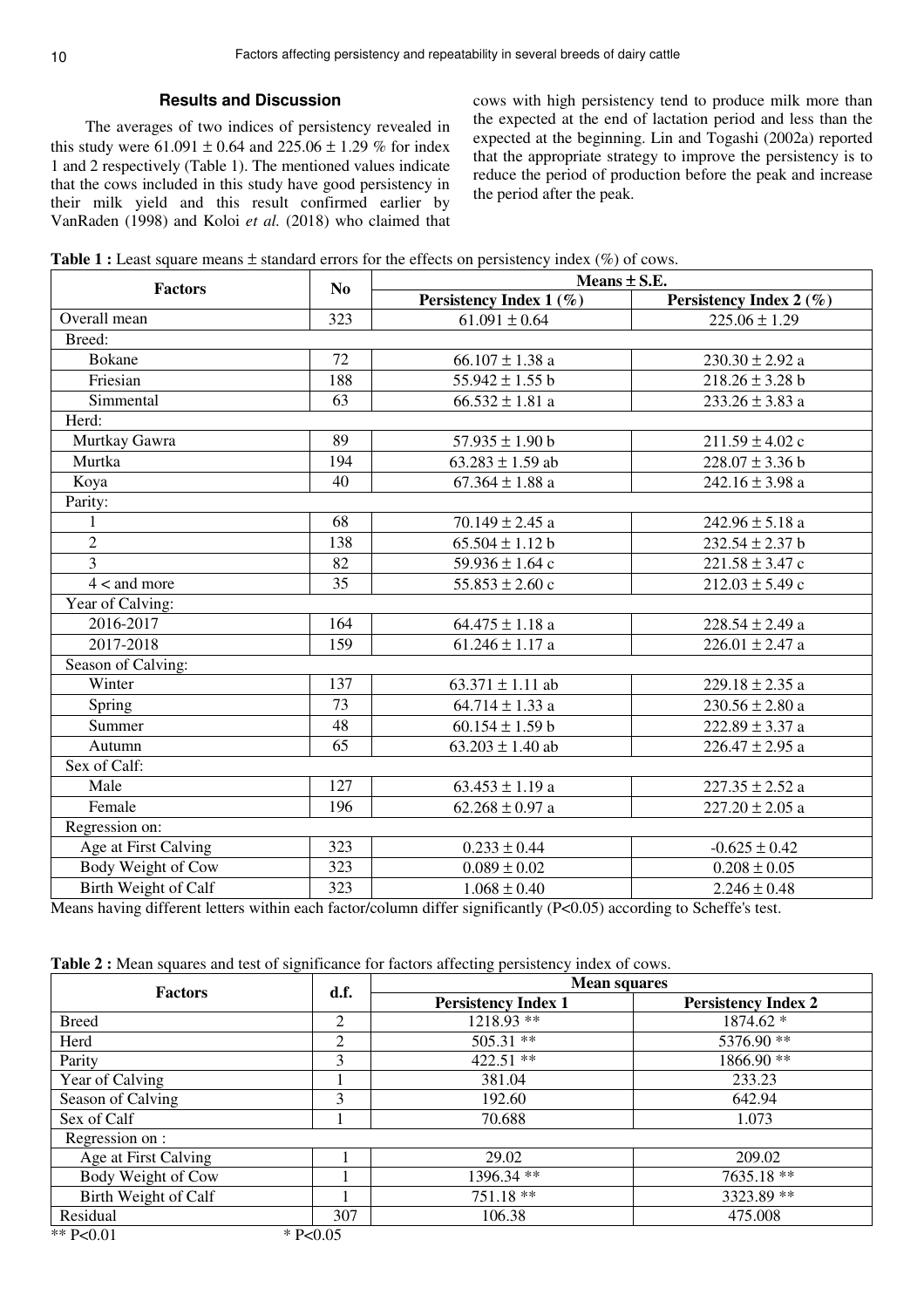It appears from table (2) that the effect of breed on persistency was significant using index 1 (P<0.01) and index 2 (P<0.05), where the persistency of dairy cattle belongs to Bokane and Simmental Breeds was higher comparing with that of Friesian using both indices (Table 1). Previously, several studies estimated the persistency with a range of 71.4-77.6% in crossed Czech Pied x Holstein Friesian x Ayrshire cows (Ponizil, 1989), and were 74.2 % in crossed Kenana x Friesian cows (Abate *et al.*, 2010), 75.16 % in Butana dairy cows (Badri *et al.*, 2011), 11.00 in Phule Triveni synthetic cow (Garudkar *et al.*, 2018). While, Koloi *et al.* (2018) and Sharma *et al.* (2018) observed that genetic group of animals did not show significant effect on persistency indices of milk production.

The higher and lower persistency were registered in Koya and Murtkay Gawra herds respectively by using both indices (Table 1) and the differences between the three herds used in this study were highly significant (Table 2). This result could be due to climatic conditions, management and the size of the herd.

The differences in persistency according to both indices were highly significant (Table 2) due to the parity, where the persistency decline from 70.149 and 242.96 % in the first parity to 55.853 and 212.03% in the fourth parity of the 1 and 2 indices respectively (Table 1). This decline could be explained by the decrease in total milk production and lactation period with the progress of parity found in this study (Hermiz and Haddad, 2019). Also Koloi *et al.* (2018) claimed that the reason of cows at first parity were more persistent may be due to presence of more number of secretary cells in mammary gland, which maintain their secretary activity for a longer duration. Earlier study conducted by Gill *et al.* (1970) claimed that parity contributed 2.25% of the total variance in persistency and the effect was significant and confirmed by other studies using different breeds (Singh *et al.*, 2000; Kumar and Singh, 2006; Yilmaz and Koç, 2013; Otwinowska-Mindur and Ptak, 2015; Zurwan *et al.*, 2017 and Koloi *et al.*, 2018). While other studies (Al-Rawi *et al.*, 1980; Al-Zubaidi, 2000; Badri *et al.*, 2011 and Garudkar *et al.*, 2018) reported that the effect of parity on persistency of different breeds was not significant.

Differences in persistency of both indices for the two years included in this study did not reveal to the level of significance (Tables 1 and 2). The above result confirmed by several studies using different breeds conducted by Al-Rawi and Al-Ani (1981), Ribas and Perez (1990), Al-Zubaidi (2000), Badri *et al.* (2011) and Yilmaz and Koç (2013). Whereas, other authors revealed to significant differences in persistency of producing milk in dairy cattle calved in different years (Al-Rawi *et al.*, 1980; Ohashi *et al.*, 1990; Singh *et al.*, 2000; Kumar and Singh, 2006; Garudkar *et al.*, 2018; Koloi *et al.*, 2018 and Sharma *et al.*, 2018).

Although there were no significant effect of calving season on persistency using both indices (Table 2), it appears that cows calved in spring had higher persistency using the first index comparing with those calved in other seasons (Table 1). The non-significant effect of season of calving on persistency measured in several breeds of dairy cattle represented by Ribas and Perez (1990), Al-Zubaidi (2000), Patond (2009), Badri *et al.* (2011) and Garudkar *et al.* (2018). While, other studies conducted around the world noticed a significant effect of season of calving on persistency (Prasad *et al.*, 1999; Kumar and Singh, 2006; Guler and Yanar, 2009; Yilmaz and Koç, 2013 and Koloi *et al.*, 2018).

Tables 1 and 2 shows that the differences between cow with male calf or female calf were not significant in their persistency in producing milk according to both indices. Also Atashi *et al.* (2012) noticed the same result. On the contrary, Colburn *et al.* (1997) and Chegini *et al.* (2015) found that cows with female calf had higher persistency of milk than those with male calf.

The effect of age at first calving on persistency studied as a regression was not significant and being 0.233 and - 0.625 %/mo. in the 1 and 2 index respectively (Tables 1 and 2). Similar results were reported earlier by Kumar and Singh (2006), Patond (2009) and Garudkar *et al.* (2018) using different breeds.

The regressions of persistency on body weight of cows at calving were highly significant and being 0.089 and 0.208% /kg depending on index 1 and 2 respectively (Tables 1 and 2). This result indicated that improving the body weight of cows will increase the persistency.

It appears that increasing 1 kg in birth weight of calf will improve the persistency of milk production of their dams by 1.068 and 2.246 % using index 1 and 2 respectively, and the regression effects were highly significant (Tables 1 and 2).

The repeatability for milk persistency being 0.20 and 0.28 using the index 1 and 2 respectively. These estimates were similar or greater than that registered earlier in several breeds when the persistency calculated using different methods (Rao and Sundareson, 1982; Ishag, 2000; Badri *et al.*, 2011; and Kumar and Singh, 2006).

#### **Conclusions**

The present study concluded that: (1) the estimate of persistency of cows depending on the ability values of their milk production could be useful in selecting those have the higher estimates in order to improve the productivity of the herds. (2) repeatability estimates indicate that persistency is repeatable during the life of the animal, which mean that the traits could be improve by selecting the best animals.

### **References**

- Abate, A.L.; Atta, M. and Anthony, R.N. (2010). Seasonal variation of milk persistency of Kenana x Friesian crossbred dairy cows under confinement feeding in a hot environment. Anim. Sci. Journal, 1 (1): 13-18.
- AL-Rawi, A.A. and AL-Ani, L.M. (1981). Evaluation of imported Vs native born Friesian bulls in Iraq. Indian J. Anim. Sci., 51(4): 395-397.
- Al-Rawi, A.A.; Said, S.I. and Al-Cassey, A.A. (1980). Some factors affecting the shape of lactation curve. Iraqi J. Agric. Sci., 15: 17-25.
- Al-Zubaidi, A.M. (2000) Evaluation of bulls performance and its effect on some genetic and production parameters in Friesian cattle. Ph.D. Thesis, College of Agriculture and Forestry, University of Mosul. (Arabic).
- Atashi, H.; Zamiri, M.J. and Sayyadnejad, M.B. (2012). Effect of twinning and stillbirth on the shape of lactation curve in Holstein dairy cows of Iran. Arch Tierz 55(3): 226-233.